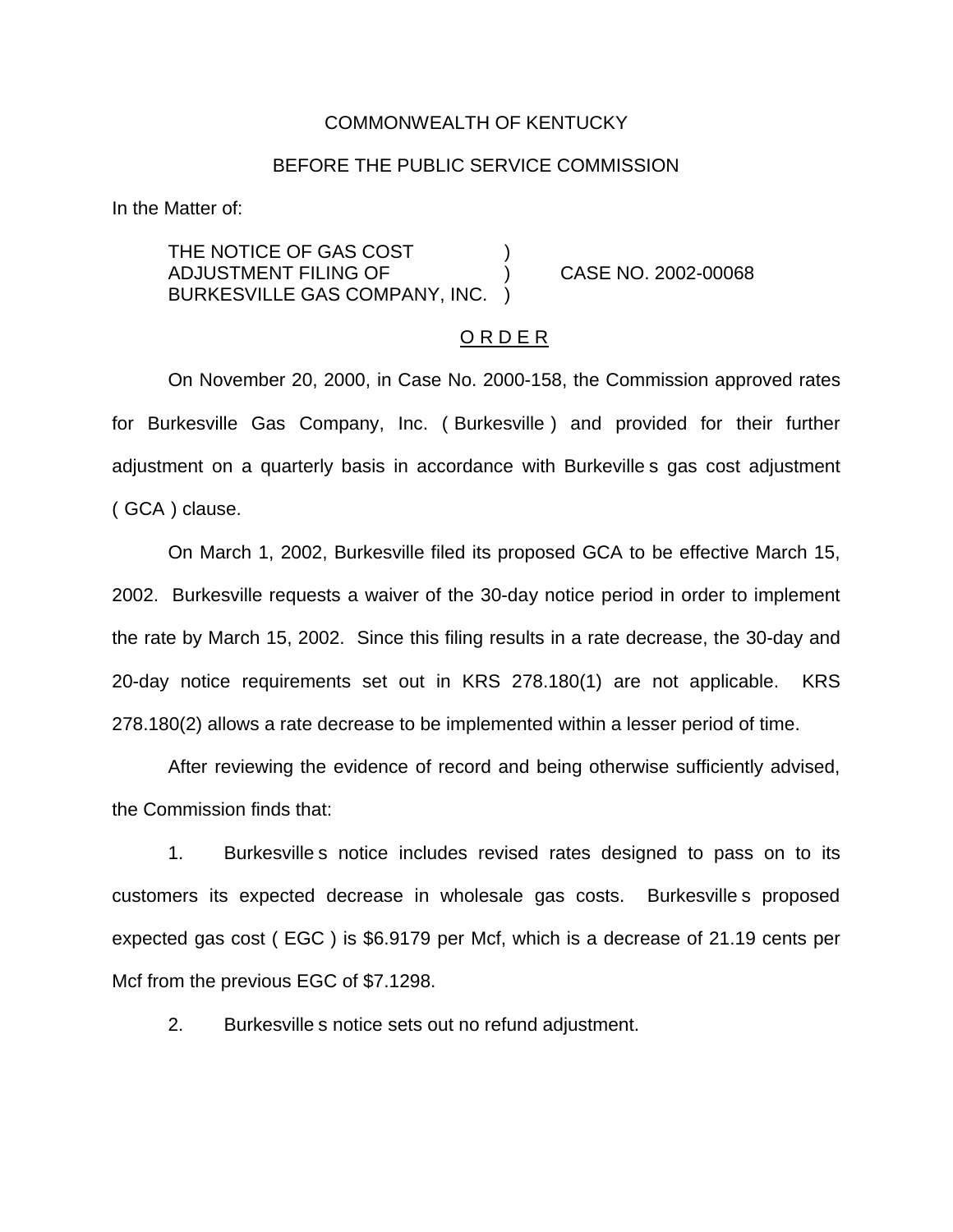3. Burkesville s notice sets out a current actual adjustment ( AA ) of (3.95) cents per Mcf. Burkesville s notice sets out a total AA of 2.64 cents per Mcf, which is a decrease of 3.95 cents per Mcf from the previous total AA.

4. Burkesville s GCA is \$6.9443 per Mcf, which is 25.14 cents per Mcf less than the previous rate of \$7.1957.

5. The rates in the Appendix to this Order are fair, just, and reasonable, in the public interest, and should be approved for service rendered by Burkesville on and after March 15, 2002.

IT IS THEREFORE ORDERED that:

1. The rates in the Appendix, attached hereto and incorporated herein, are approved for service rendered on and after March 15, 2002.

2. Within 20 days of the date of this Order, Burkesville shall file with this Commission its revised tariffs setting out the rates authorized herein.

Done at Frankfort, Kentucky, this 6<sup>th</sup> day of March, 2002.

By the Commission

ATTEST:

F A Towher

Deputy Executive Director